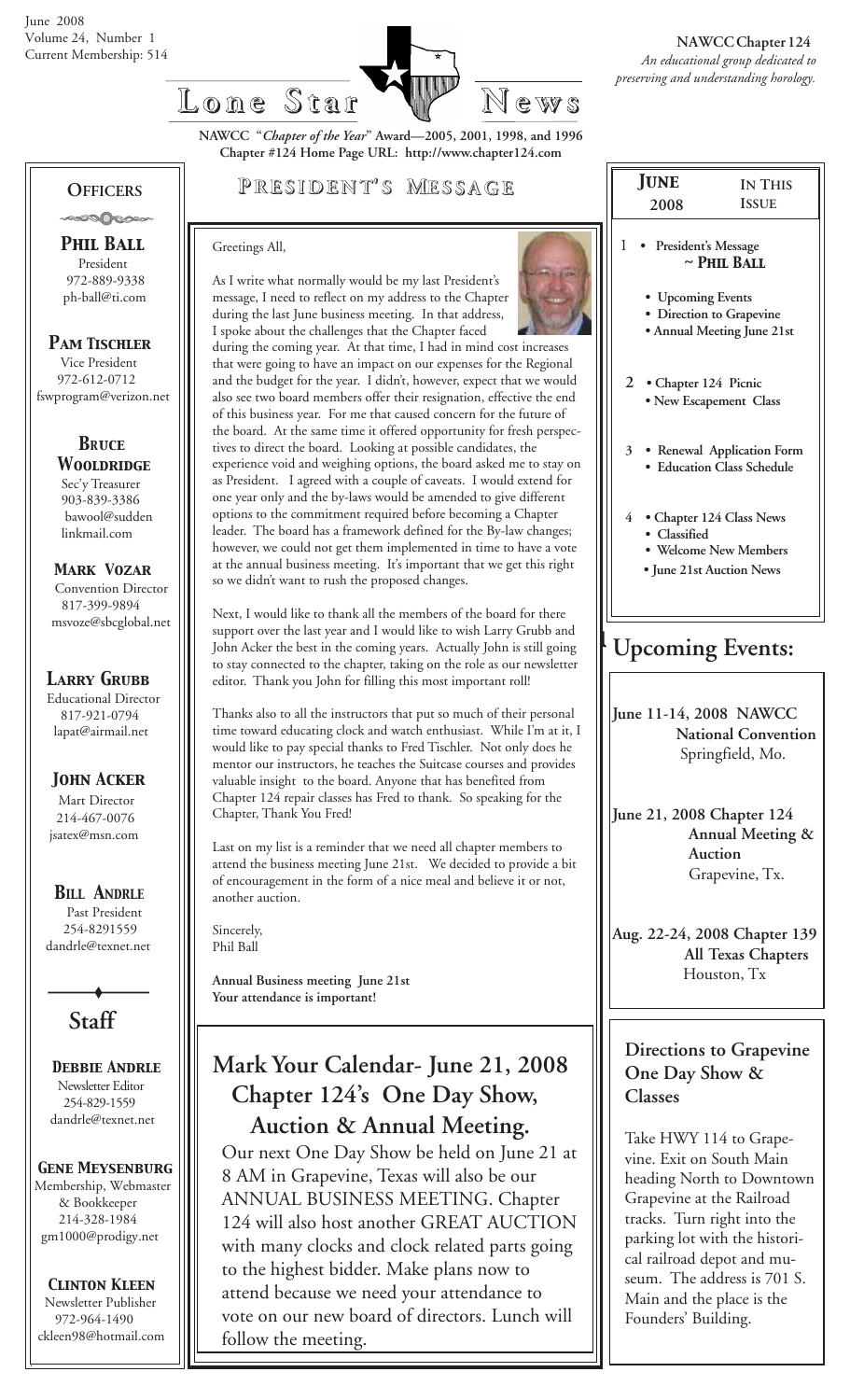# **Second Annual Chapter 124 End of Summer Picnic**



Mark your Calendar now for our Annual Picnic on September 13th, 2008 at 4:00 PM to be held at Chuck and Marion Edwards' home, 983 E Highland Road, Oak Leaf, Texas so bring the whole family! There will be swimming and games as well as entertainment for all. Barbeque and drinks will be provided so bring a dish to share. Last year was a lot of fun and we know this year will be even better so pass the word! Look for more details at the August One Day and in the September Newsletter. Contact Pam Tischler at 972-612-0712 or FSWProgram@verizon.net.

# **Brand New Class offered at Chapter 124 on**

### **"The Repair and Replacement of an American Strip Recoil Escapement"**

Fred Tischler traveled to Milwaukee, Wisconsin this last April to assist FSW Program Chairman, Mike Dempsey, with his first recoil escapement class of eight students. Fred thought the class went very well and got a lot of positive feedback about the class and material from the students. Mike & Fred are currently in the process of writing the class procedures and course outline. They should finished this by mid-June and the course will be ready. Mike would like for Fred to teach the course to Chapter 124 members as a Sister-Chapter project before it is announced as a FSW course. The course will be two full days, October 11-12, 2008. The tuition is \$60.00 and first nine prepaid students will be enrolled.

Contact Larry Grubb, registrar, for details, 817-921-0794

## **The Course Description:**

### **"The Repair and Replacement of an American Strip Recoil Escapement"**

This two day course will cover the recoil strip escapement generally used in an American open spring clock and students will be given and presented a detail outline of the following topics:

- ß Repair the existing escapement
- o The escape wheel.
- o The verge assembly
- ß Adjust the escapement
- o Verge adjustment
- o Escapement drop
- ß Make a new recoil verge assembly by an escape wheel tooth span method
- o Discussion of industry's best practices on tooth span
- o Crutch length discussion
- o Harden and temper pallets
- o Polish pallets to high sheen
- o Test the completed escapement in their clock
- ß Make a new recoil verge assembly by using calculated verge dimensions
- o Manual & EXCEL spread sheet method of calculations
- o Construction the verge, harden, polish pallets & test

Students will be required to bring a specified list of tools and an American open spring clock with the escapement on an outside plate.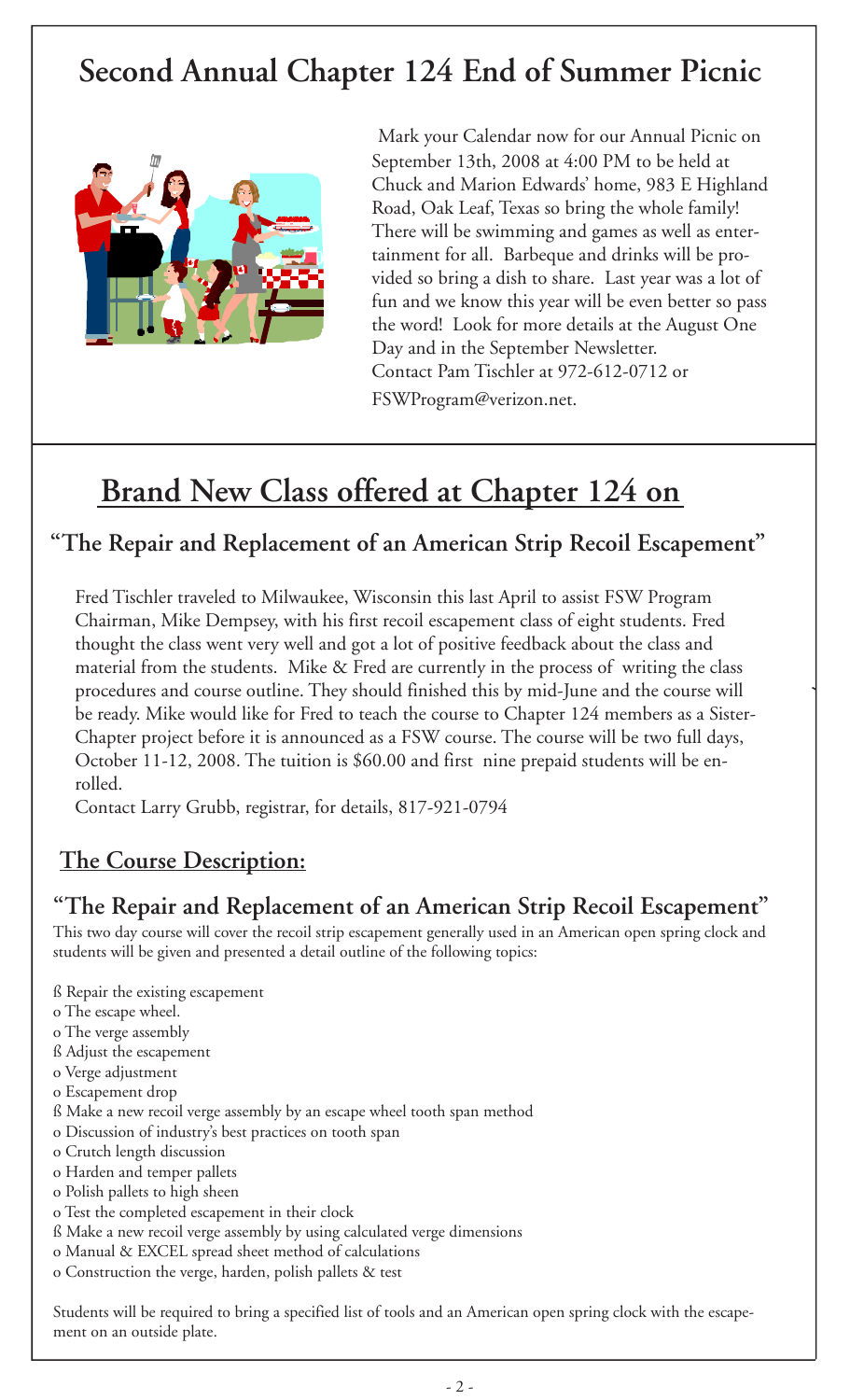| APPLICATION/RENEWAL for LONE STAR CHAPTER 124, NAWCC<br>An educational group dedicated to preserving and understanding horology.                        |                                                                                                                                                                                                                                                |                                                                               |
|---------------------------------------------------------------------------------------------------------------------------------------------------------|------------------------------------------------------------------------------------------------------------------------------------------------------------------------------------------------------------------------------------------------|-------------------------------------------------------------------------------|
| Complete & send with applicable check made payable to LONE STAR CHAPTER #124<br>to GENE MEYSENBURG GM1000@PRODIGY.NET, 11028 Creekmere, Dallas TX 75218 | New #124 Member<br>Renew my membership<br>Check appropriate box:                                                                                                                                                                               | Dues are \$10 per year.<br>yrs $\oslash$ \$10 =<br>Join/renew for 1 - 5 years |
| Please PRINT:                                                                                                                                           | To join Chapter #124, you must be an NAWCC member, or have applied for NAWCC<br>membership. Have you applied for National membership, but haven't gotten a member-<br>ship number? Check here ___, [Date of your application/check to National |                                                                               |
| Mr__ Mrs__ Miss__ Ms__ (Please check appropriate blank.)                                                                                                |                                                                                                                                                                                                                                                |                                                                               |
| $NAME \_\_\_\_\_\_\_$                                                                                                                                   |                                                                                                                                                                                                                                                |                                                                               |
|                                                                                                                                                         |                                                                                                                                                                                                                                                |                                                                               |
|                                                                                                                                                         |                                                                                                                                                                                                                                                |                                                                               |
| E-Mail:                                                                                                                                                 |                                                                                                                                                                                                                                                |                                                                               |
|                                                                                                                                                         |                                                                                                                                                                                                                                                |                                                                               |
| Who recommended you?                                                                                                                                    | $NAWCC \#$                                                                                                                                                                                                                                     | 06/08                                                                         |

## *Upcoming Education Classes Upcoming Education Classes*

**Location for Classes : Founder's Building, 701 S. Main, Grapevine, TX. Check Chapter 124 Website @ www. chapter124.com for Any Changes or Updates (\*NOTE: Time of Classes are normally 9 AM to 5 PM** *)*

| <b>CLASS</b>                                                        | <b>DATE</b>                         | <b>COST</b>                      | <b>INSTRUCTOR</b>                                        |
|---------------------------------------------------------------------|-------------------------------------|----------------------------------|----------------------------------------------------------|
| Jeweler's Lathe I                                                   | June 7, 2008                        | \$30.00                          | <b>Bill Andrle/ Russ Akins</b><br>254-715-3820           |
| Pocket Watch Workshop                                               | June 28, 2008                       | \$30.00                          | <b>Bill Andrle</b><br>254-715-3820                       |
| Dial and Reverse Glass<br>Painting Workshop                         | July 12-13, 2008                    | \$20.00<br>Materials             | Phil Gregory &<br>Karen Summerville<br>972-717-4021      |
| Kitchen Clock Repair 100                                            | July 26-27, 2008<br>Aug 2 - 3, 2008 | \$120.00                         | Mark Vozar<br>817-399-9894                               |
| Open Bench Workshop                                                 | Aug 2, 2008                         | Free!!                           | Mark Vozar<br>817-399-9894                               |
| Dial and Reverse Glass<br>Painting Workshop                         | Aug. 2 - 3, 2008                    | \$20.00<br>Materials             | Phil Gregory &<br>Karen Summerville<br>972-717-4021      |
| Micro Lathe I                                                       | Sept. 20, 2008                      | \$30.00                          | Russ Akins/ Bill Andrle<br>254-715-3820                  |
| <b>NAWCC Advance Lathe</b><br>Skills FSW F-202                      | Sept. 27-30, 2008                   | \$300.00<br>NAWCC Members        | Fred Tischler<br>Mark Vozar-Registrar<br>817-399-9894    |
| <b>Wood Clock Case</b><br><b>Restoration I</b>                      | Oct. 4-5, 2008                      | \$60.00                          | Craig Burgess<br>817-427-4104                            |
| Repair and Replacement of<br>an American Strip Recoil<br>Escapement | Oct. 11-12, 2008                    | \$60.00                          | Fred Tischler<br>Larry Grubb - Registrar<br>817-921-0794 |
| Chime Clock Repair 300                                              | Nov. 8-9, 2008<br>Nov. 15-16, 2008  | \$120.00                         | Phil Ball<br>972-889-9338                                |
| <b>NAWCC Spring Barrel Clock</b><br>Repair FSW F102                 | Jan. 24-27, 2008                    | \$275.00<br><b>NAWCC</b> Members | Fred Tischler<br>Mark Vozar - Registrar<br>817-399-9894  |